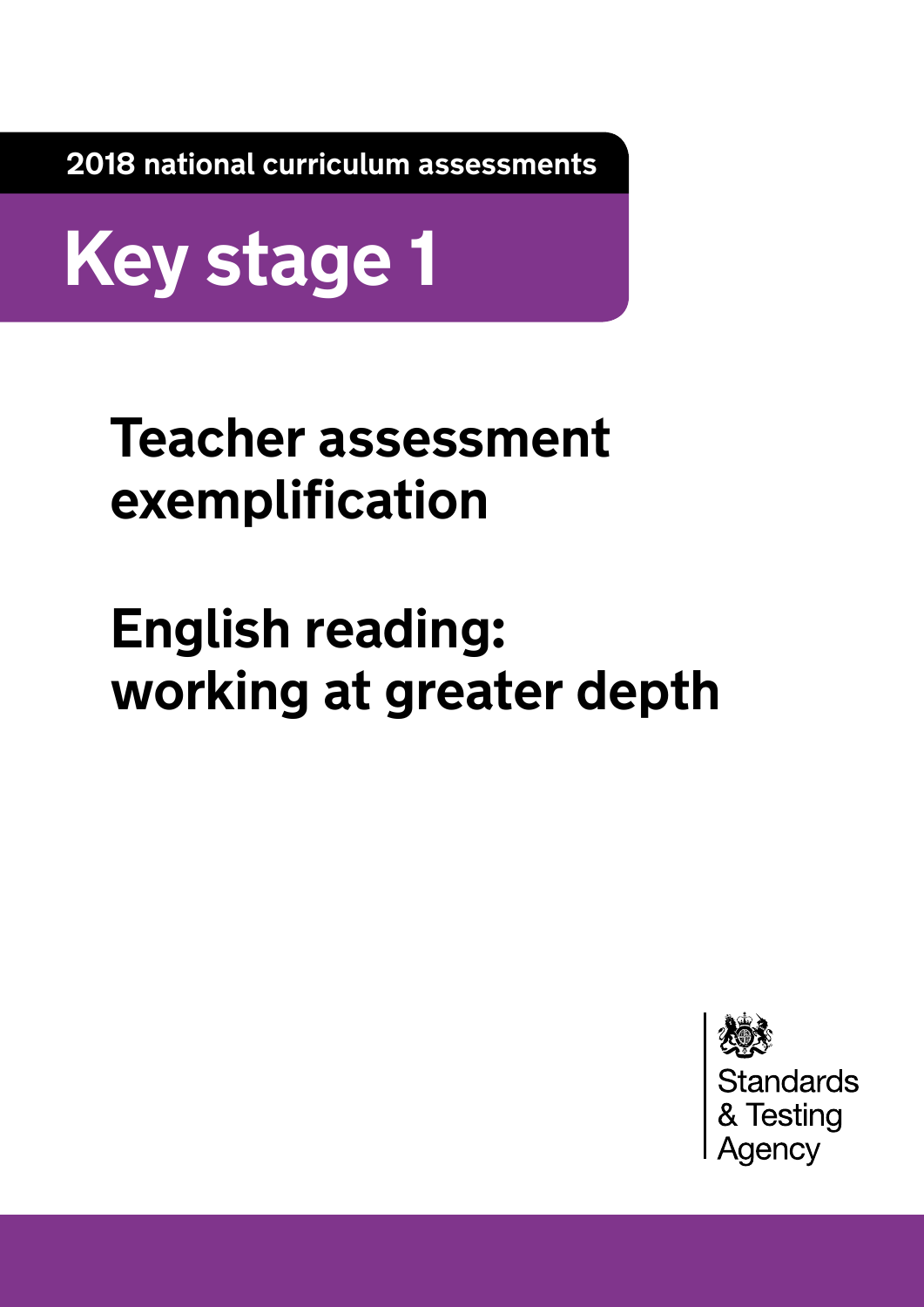#### **[BLANK PAGE]**

This page is intentionally blank.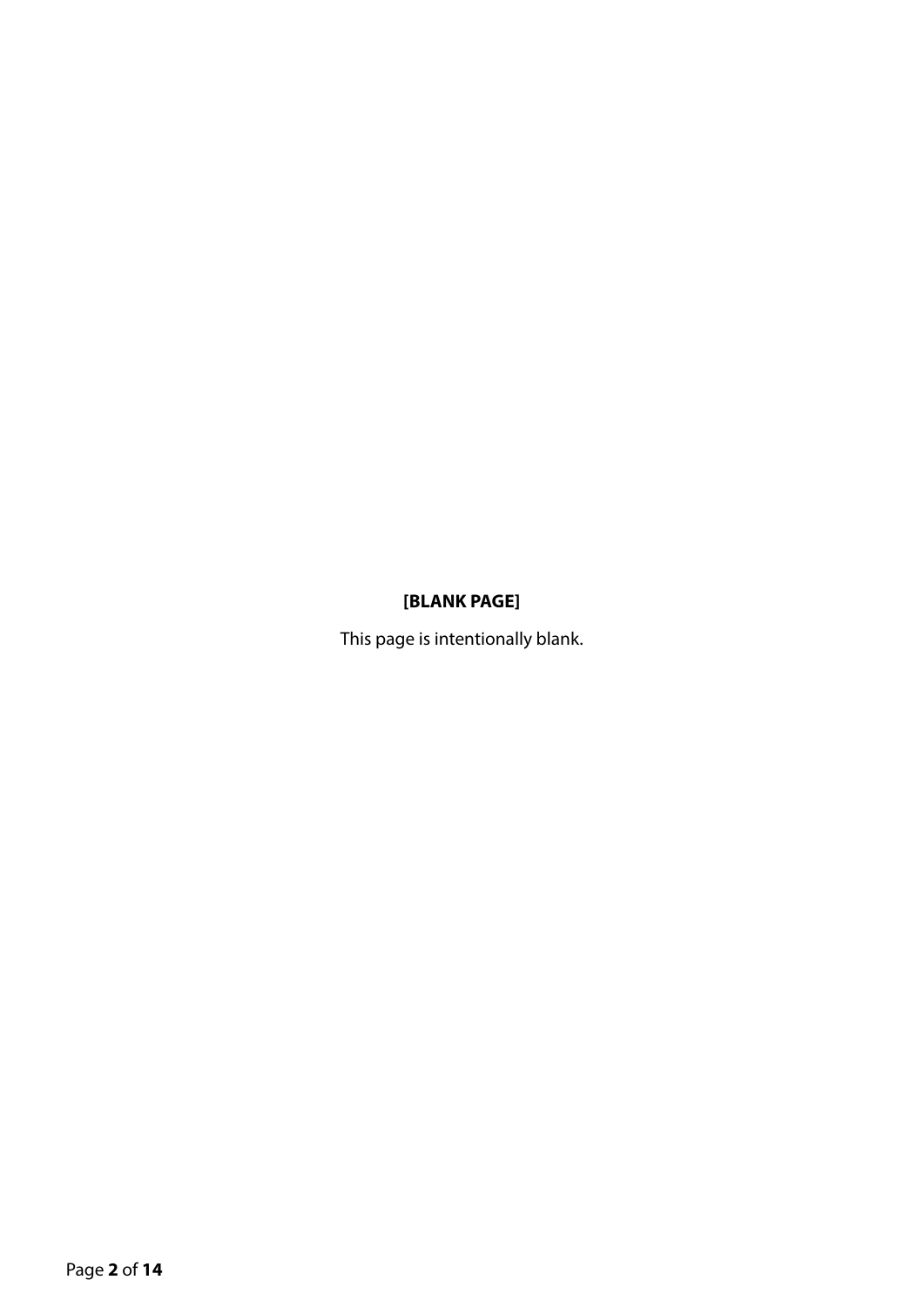## **Contents**

| <b>Guidance</b>                                                                  | 4               |
|----------------------------------------------------------------------------------|-----------------|
| Using exemplification materials<br>Using these reading exemplification materials | 4<br>4          |
| End of KS1 English reading teacher assessment frameworks                         | 6               |
| <b>Examples of evidence when assessing English reading</b>                       | 7               |
| <b>Exemplification: working at greater depth within the expected standard</b>    | 8               |
| Pupil F                                                                          | 8               |
| Exemplification: working at greater depth within the expected standard           | 10              |
| Pupil G                                                                          | 10 <sup>°</sup> |
| <b>Exemplification: working at greater depth within the expected standard</b>    | 12              |
| Pupil H                                                                          | 12              |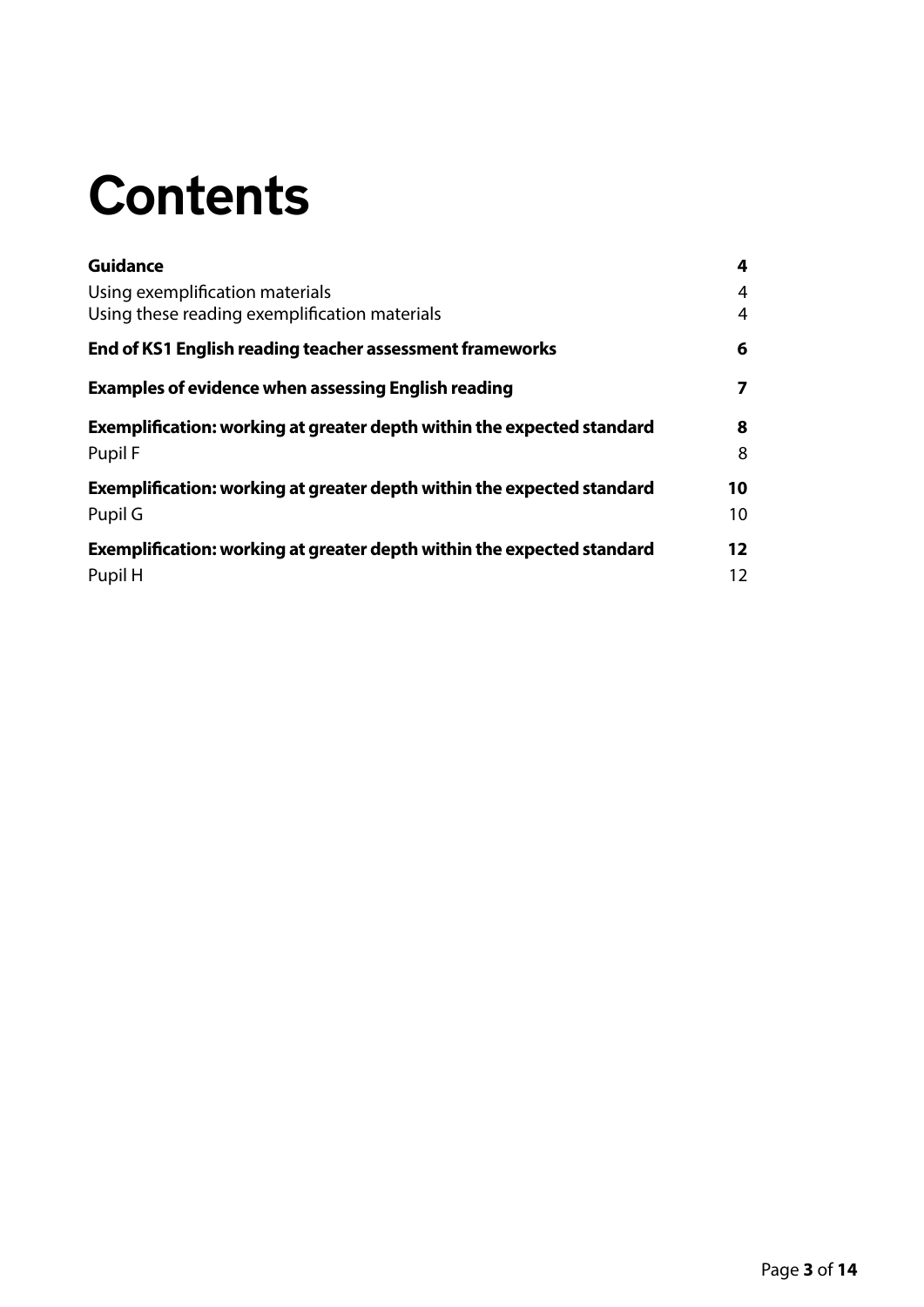## <span id="page-3-0"></span>**Guidance**

### **Teacher assessment judgements**

- Teachers should assess their pupils according to their school's assessment policy and use the statutory teacher assessment framework<sup>1</sup> only to make a judgement at the end of the key stage. This judgement should be based on day-to-day evidence from the classroom, which shows that a pupil has met the 'pupil can' statements within the framework.
- Teachers should not produce evidence specifically for the purpose of local authority moderation. However, a sample of evidence from the pupil's classroom work must support how teachers have reached their judgements.
- Local authorities may find it useful to refer to the exemplification materials to support external moderation visits. The materials show what meeting the 'pupil can' statements might look like for each standard. However, moderators should not expect or require teachers to provide specific evidence similar to the examples in this document.

## **Using exemplification materials**

- Exemplification materials provide examples of pupils' work to support teachers in making judgements against the statutory teacher assessment frameworks at the end of the key stage. If teachers are confident in their judgements, they do not need to refer to this document.
- Exemplification materials illustrate only how 'pupil can' statements in the frameworks might be met. They do not dictate a particular method of teaching or the evidence expected from the classroom, which will vary from school to school.
- These materials illustrate the reading of 8 year 2 pupils at one of the 3 standards within key stage 1 (KS1) English reading. The exemplars show teachers how they might judge whether a pupil has met a particular standard.
- Each exemplar consists of a video, a commentary, including the pupil's reading test result at the end of KS1, and, in some cases, additional evidence in the form of the pupil's work or the teacher's records. The videos and commentaries have been given alphabetical names to protect pupil identities. The associated videos are available on [GOV.UK](http://www.gov.uk/government/publications/ks1-english-reading-exemplification-working-at-greater-depth-within-the-expected-standard).<sup>2</sup>
- Teachers are not required to produce videos, either to support their judgements or for the purpose of local authority moderation. Evidence should be in the form of day-to-day work from across the curriculum. A single example of a pupil's work may provide evidence for multiple statements. Videos have been used for these exemplification materials, to illustrate teachers' dayto-day practice of listening to pupils read and making judgements based on how they can apply their knowledge and skills to what they read.
- The videos form the principal evidence to exemplify the 'pupil can' statements in English reading. Not all commentaries refer to all statements, since each video shows a pupil at a particular standard who has already been judged by their teacher to meet each of the statements at that standard. In some of the examples of working towards or working at the expected standard, the pupil reads aloud from a book they have read before, rather than from an unfamiliar text matched to the grapheme-phoneme correspondences (GPCs) that they know. Nevertheless, the videos provide sufficient illustration, overall, of individual pupils' decoding skills at the standard at which they have been judged to be reading.

<sup>1</sup> [www.gov.uk/government/publications/teacher-assessment-frameworks-at-the-end-of-key-stage-1](http://www.gov.uk/government/publications/teacher-assessment-frameworks-at-the-end-of-key-stage-1)

<sup>2</sup> [http://www.gov.uk/government/publications/ks1-english-reading-exemplification-working-at-greater-depth-within-the](http://www.gov.uk/government/publications/ks1-english-reading-exemplification-working-at-greater-dep)[expected-standard](http://www.gov.uk/government/publications/ks1-english-reading-exemplification-working-at-greater-dep)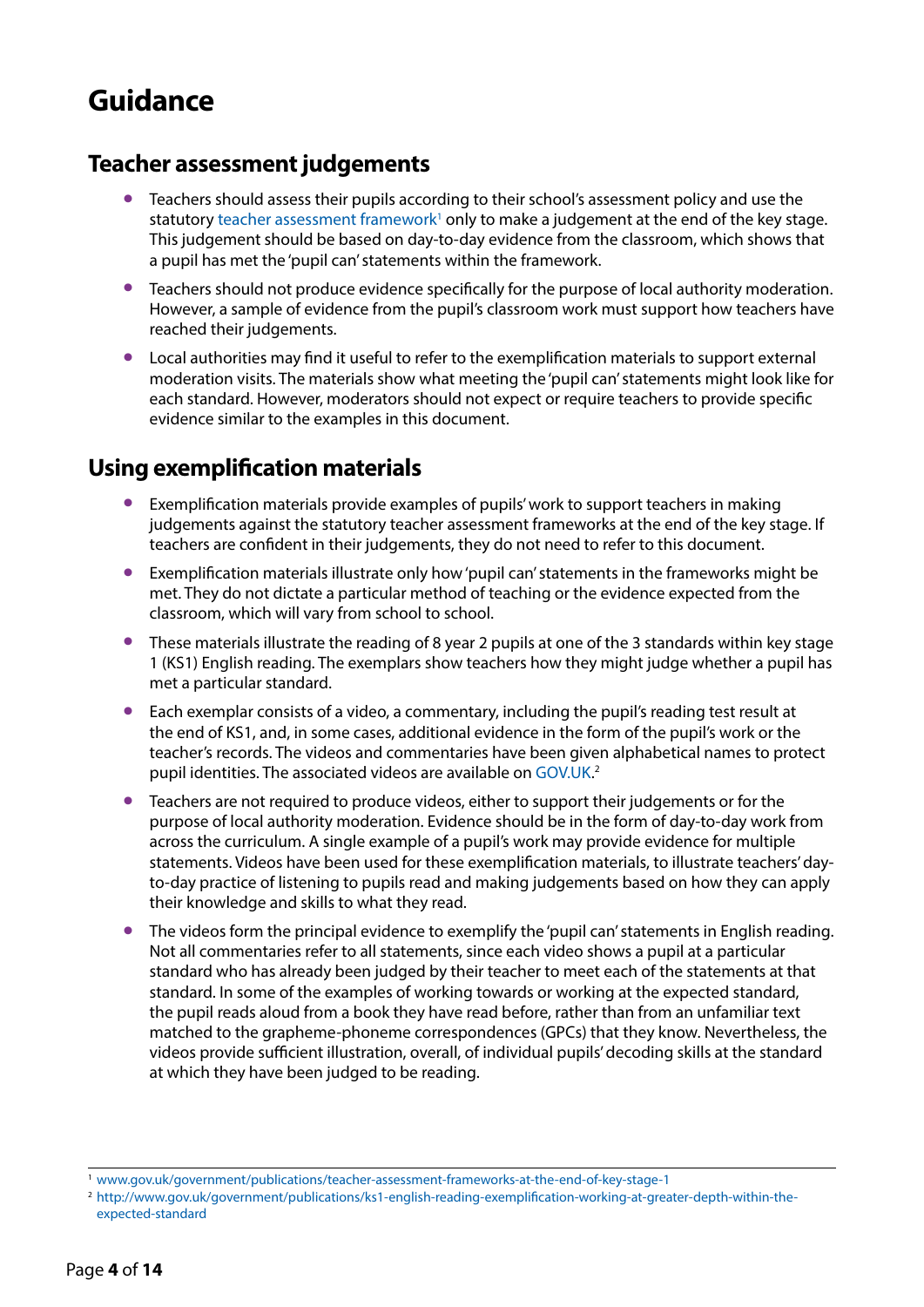- Additional examples of how schools may evidence their teacher assessment judgements can be found on page 7 of this document. There is no expectation that schools will use the specific texts or resources referred to in these materials.
- This document illustrates how the statements containing qualifiers ('some', 'many', 'most') may be applied to a particular example. Where qualifiers are used, they have consistent meaning. 'Most' indicates that the statement is generally met with only occasional errors. 'Many' indicates that the statement is met frequently but not yet consistently and 'some' indicates that the knowledge or skill is starting to be acquired and is demonstrated correctly on occasion, but is not yet consistent or frequent.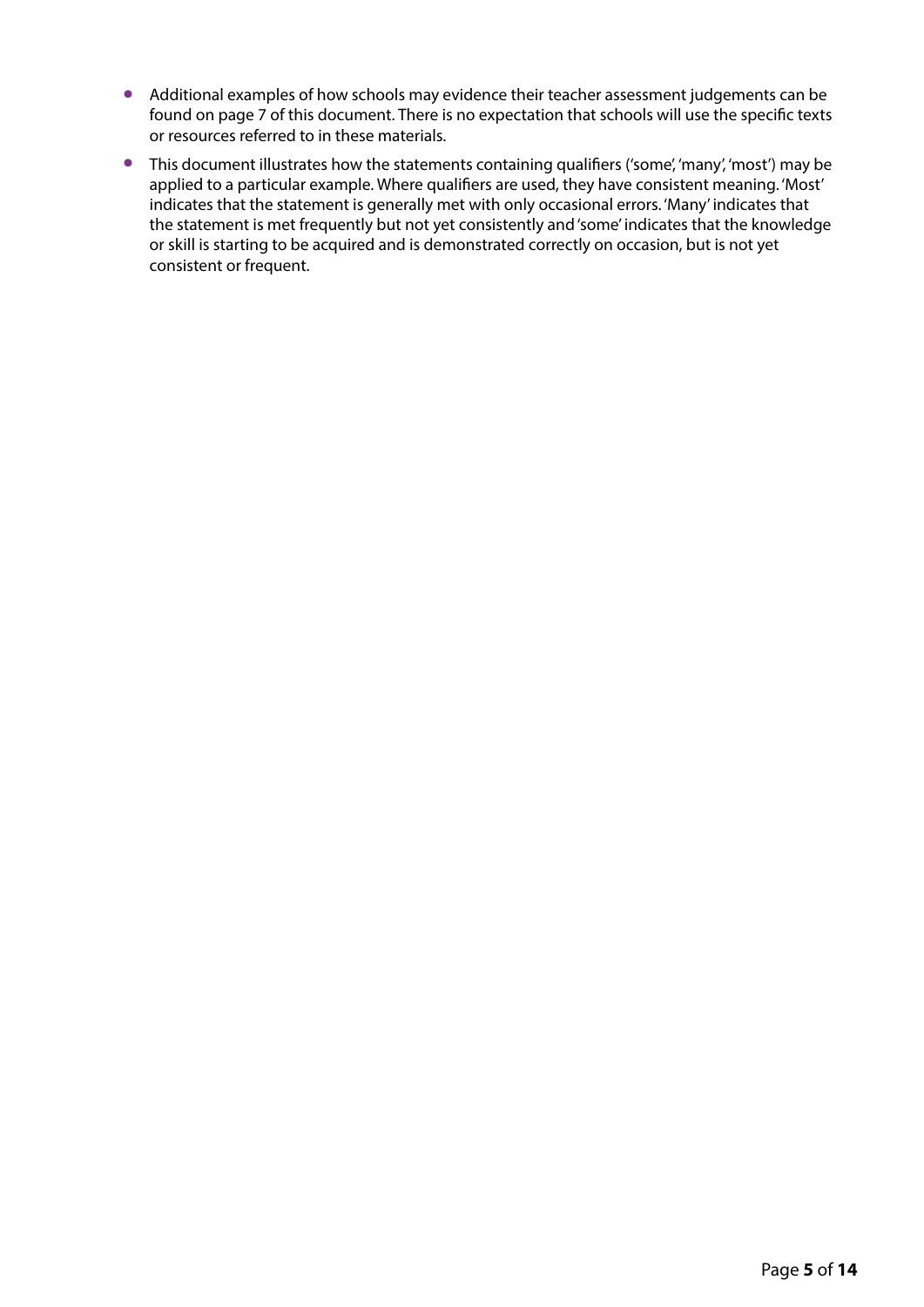## <span id="page-5-0"></span>**End of KS1 English reading teacher assessment frameworks**

Teachers should follow the [guidance](https://www.gov.uk/government/publications/teacher-assessment-frameworks-at-the-end-of-key-stage-1) for using this reading framework set out in the complete teacher [assessment framework](https://www.gov.uk/government/publications/teacher-assessment-frameworks-at-the-end-of-key-stage-1)s. 3

#### **Working towards the expected standard**

The pupil can:

- read accurately by blending the sounds in words that contain the common graphemes for all  $40+$ phonemes\*
- read accurately some words of two or more syllables that contain the same grapheme-phoneme correspondences (GPCs)\*
- read many common exception words\*

In a book closely matched to the GPCs as above, the pupil can:

- read aloud many words quickly and accurately without overt sounding and blending
- sound out many unfamiliar words accurately

In a familiar book that is read to them, the pupil can:

• answer questions in discussion with the teacher and make simple inferences

#### **Working at the expected standard**

The pupil can:

- read accurately most words of two or more syllables
- read most words containing common suffixes\*
- read most common exception words\*

In age-appropriate<sup>1</sup> books, the pupil can:

- read most words accurately without overt sounding and blending, and sufficiently fluently to allow them to focus on their understanding rather than on decoding individual words<sup>2</sup>
- sound out most unfamiliar words accurately, without undue hesitation

In a book that they can already read fluently, the pupil can:

- check it makes sense to them, correcting any inaccurate reading
- answer questions and make some inferences
- explain what has happened so far in what they have read

#### **Working at greater depth**

The pupil can, in a book they are reading independently:

- make inferences
- make a plausible prediction about what might happen on the basis of what has been read so far
- make links between the book they are reading and other books they have read

- <sup>1</sup> Teachers should compare the books that their pupils read with those provided for the KS1 English reading test developed by the Standards and Testing Agency. The sources for the English reading test are listed in the copyright acknowledgements in published KS1 test materials.
- <sup>2</sup> Approximately 90 words per minute is a good indicator of when children start to read with sufficient fluency to focus on their understanding, but some pupils read more slowly than this while still being able to understand what they are reading.

Teachers should refer to the spelling appendix to the national curriculum (English Appendix 1) to exemplify the words that pupils should be able to read as well as spell.

<sup>3</sup> <https://www.gov.uk/government/publications/teacher-assessment-frameworks-at-the-end-of-key-stage-1>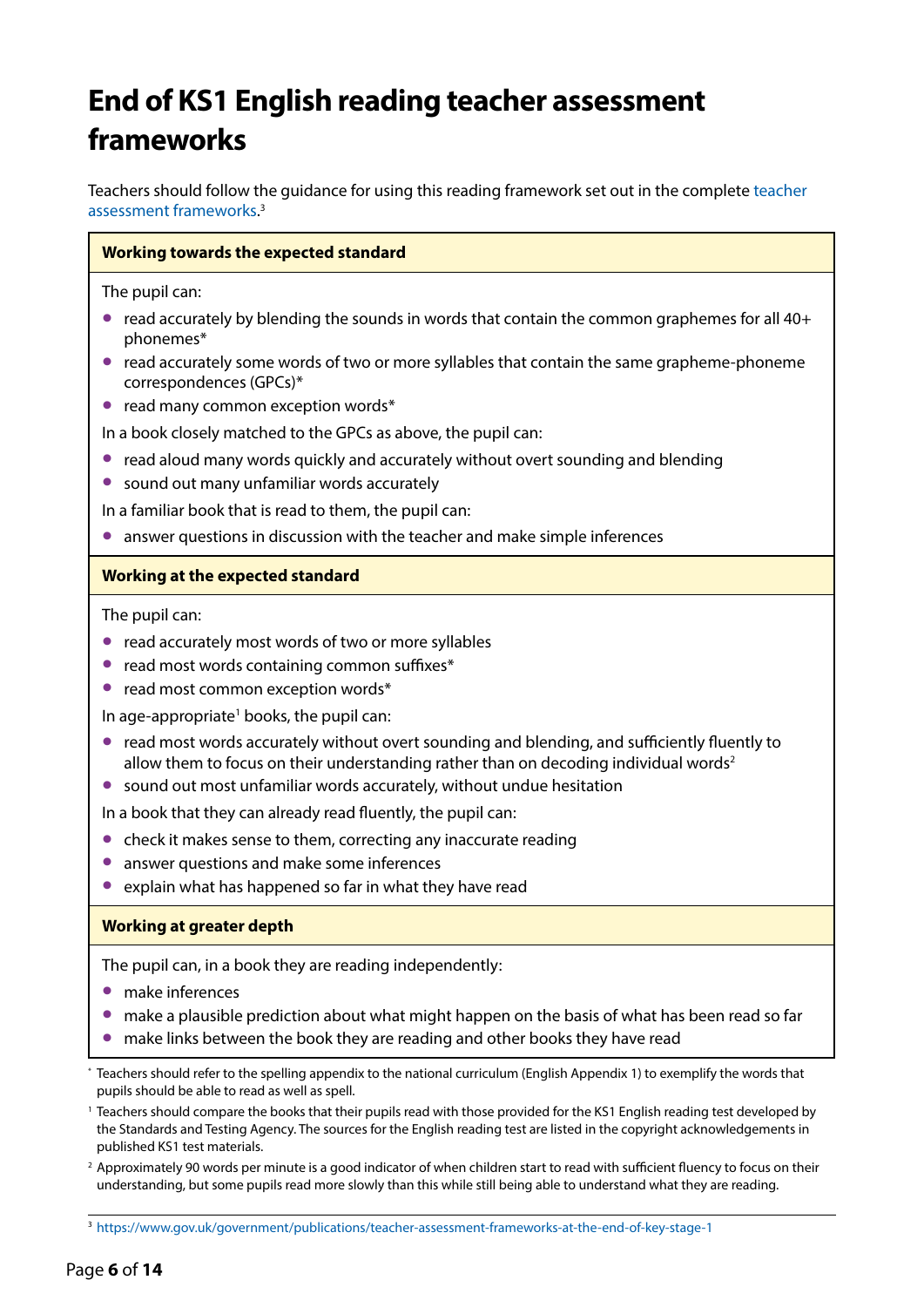## <span id="page-6-0"></span>**Examples of evidence when assessing English reading**

The exemplification below does not show what teachers are expected to produce to reach their judgements. It simply shows some examples of ways in which the 'pupil can' statements in the English reading teacher assessment frameworks could be evidenced.

Teachers should consider a range of classroom evidence to base their teacher assessment judgements on.

Evidence must include:

• questions answered within the statutory KS1 English reading test and the test result

Other evidence might include:

- examples of pupils' responses to reading (for example, a task set following a reading session)
- teachers' records or notes about an individual pupil's reading, produced as part of day-to-day assessment (for example, marking in books, or a formal record of the pupil's progress in reading)
- teachers' records or notes about discussions that they have had with pupils about their reading at school or at home
- summative assessments used by schools that benchmark a pupil's reading age, use a standardised score or assess their ability to gain meaning from texts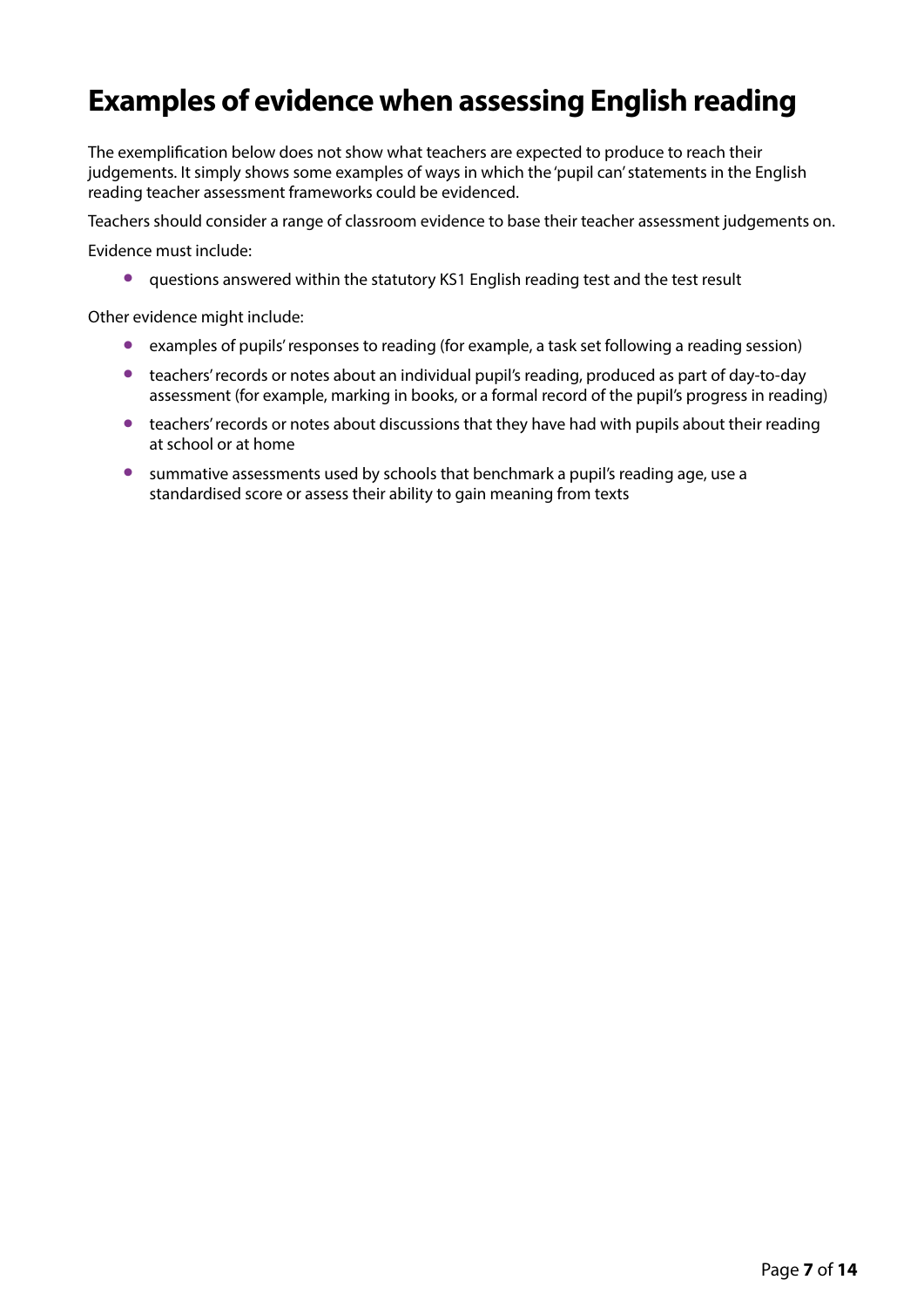## <span id="page-7-0"></span>**Exemplification: working at greater depth within the expected standard**

### **Pupil F**

#### **Example** Pupil F reads 'George's Marvellous Medicine' by Roald Dahl. This book was chosen by the pupil and he begins reading from page 7 in chapter 1. He is familiar with the book. He also reads from Dahl's 'Esio Trot', chosen by the teacher.

The video can be found on [GOV.UK.](http://www.gov.uk/government/publications/ks1-english-reading-exemplification-working-at-greater-depth-within-the-expected-standard) 4

Pupil F achieved a scaled score above 100 in the KS1 English reading test.

#### **Additional evidence**

None.

#### **Commentary**

Pupil F is working at greater depth within the expected standard.

#### **Word reading**

Pupil F reads quickly and accurately, rarely hesitating on any word he meets, including 'wizardry' and 'electrified', an important verb that he discusses later.

#### **Comprehension**

Pupil F rapidly grasps what is happening in both the stories he reads.

His engagement in his reading and his comprehension are reflected in his intonation as he draws inference from the characters' dialogue. For example, when Grandma says, "Come closer to me and I will tell you secrets," his intonation, the lowering of his voice, captures his understanding of Grandma's motives and the way in which she is trying to persuade George to approach her.

Pupil F makes inferences easily. For instance, he infers that Grandma's descriptions of the creatures might persuade George that she really does have special powers. He is adept at using his knowledge of vocabulary to help substantiate his ideas. For example, when the teacher asks him about the significance of the phrase 'a tingle of electricity', pupil F swiftly replies, "She's a witch. She really is a witch." This expands on his earlier comment, interjected spontaneously at the time of reading: "She's starting to make things happen because George feels a tingle of electricity." Later, when the teacher asks him about the language in 'Esio Trot' that "shows there is going to be a difference", he immediately pinpoints 'electrified'.

Pupil F's awareness of the function of punctuation also supports his capacity to make inferences. For example, in 'George's Marvellous Medicine', he says he does not know what the punctuation is called (ellipsis), "but I know what it does". He explains that the 'stopping and starting' shows the reader how George becomes more frightened.

He expresses his understanding in concise summaries. For example, in responding to the teacher about 'Esio Trot', he says that "Mr Hoppy's courage" is the problem in the story. Later, he describes Mr Hoppy as 'day-dreaming', a perceptive view of his state of mind.

<sup>4</sup> [http://www.gov.uk/government/publications/ks1-english-reading-exemplification-working-at-greater-depth-within-the](http://www.gov.uk/government/publications/ks1-english-reading-exemplification-working-at-greater-dep)[expected-standard](http://www.gov.uk/government/publications/ks1-english-reading-exemplification-working-at-greater-dep)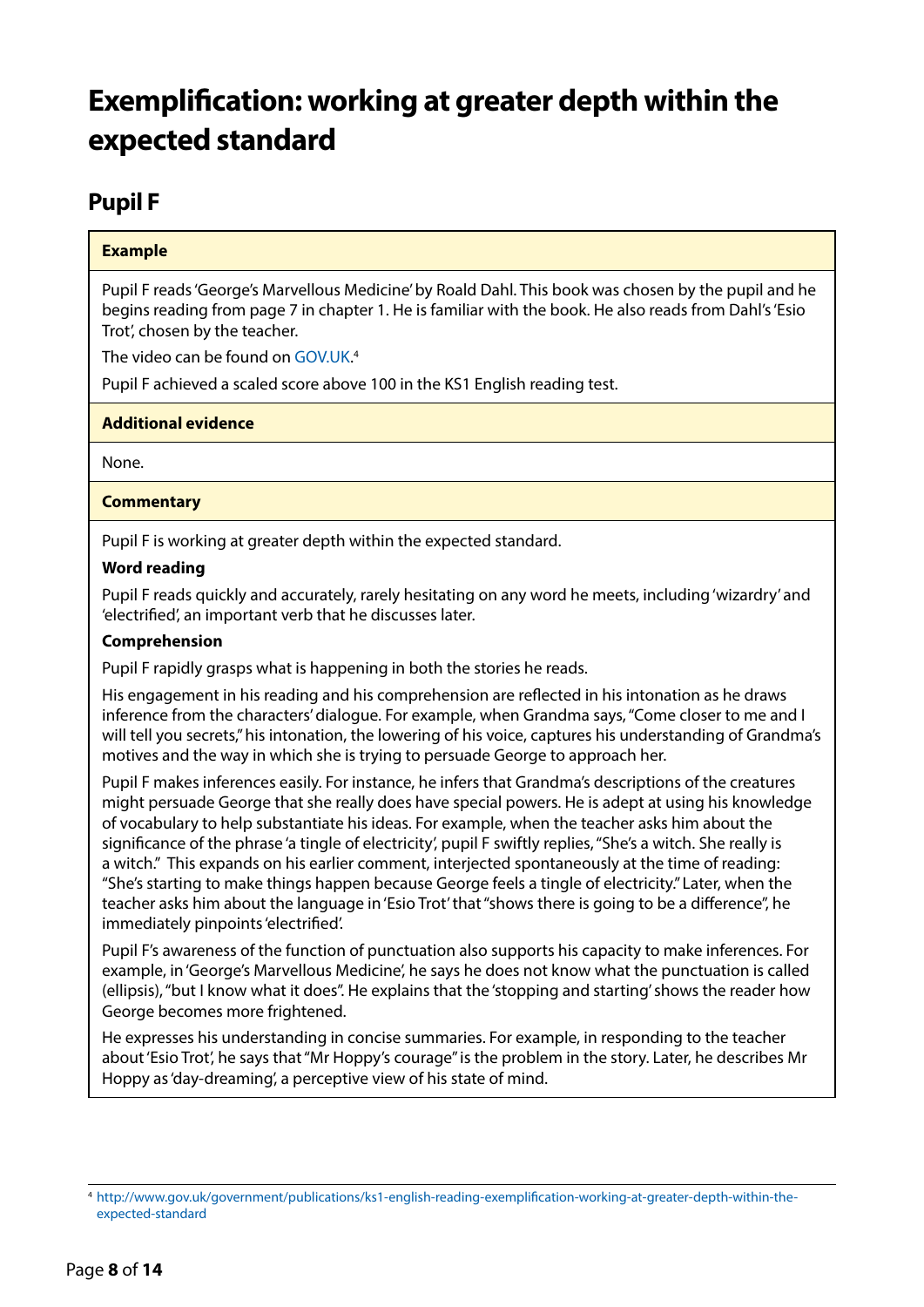#### **Commentary** (continued)

Pupil F makes plausible predictions about what might happen to George, recognising that George is "frightened and a bit angry and he wants to plot against Grandma." When the teacher asks him "What is the main problem of this story?" pupil F replies 'Grandma', without any hesitation. He also predicts that Mr Hoppy might "change the tortoise into a bigger tortoise", since that is what Mrs Silver would really like, but he would not use the many flowers on his balcony to help the tortoise to grow.

Pupil F is able to make links easily across different texts. He responds without hesitation to the teacher's question about the key themes in Roald Dahl's stories: 'catastrophes,' he suggests, and 'impossible things', illustrating this from 'The Twits' and explaining, too, how Grandma in 'George's Marvellous Medicine' grows higher than a five-storey house – another example of an 'impossible thing'. He also links characters he has encountered in different texts, recognising that the other characters are lonely too, such as Mr Hoppy, Willy Wonka (in 'Charlie and the Chocolate Factory') and George, observing that these characters 'succeed'. When asked how these characters get themselves out of their difficult situations, pupil F replies, "They think big time," recognising that the various characters all take steps to change their circumstances. He illustrates this earlier when he says 'lightbulb' at the point at which Mr Hoppy suddenly realises he has a chance to help Mrs Silver by somehow growing her tortoise.

Pupil F is able to discuss not only what characters have in common but also the ways in which the plots of the different texts work in similar ways. He is able to draw on his wide reading and comparisons occur naturally to him, sometimes unprompted. For example, he says to the teacher that the way Mrs Silver talks to the tortoise is "very sweet", and "like a grandma talking to a child" going on to draw a comparison with Little Red Riding Hood. He sums up by saying that 'darling' is 'a grandma word', again drawing inferences from the language of the text.

Pupil F is an enthusiastic and engaged reader. His fluency, his vocabulary knowledge, his skills in drawing on his wider reading, and his acute awareness of how authors use language all contribute to his comprehension. He is judged to be 'working at greater depth within the expected standard'.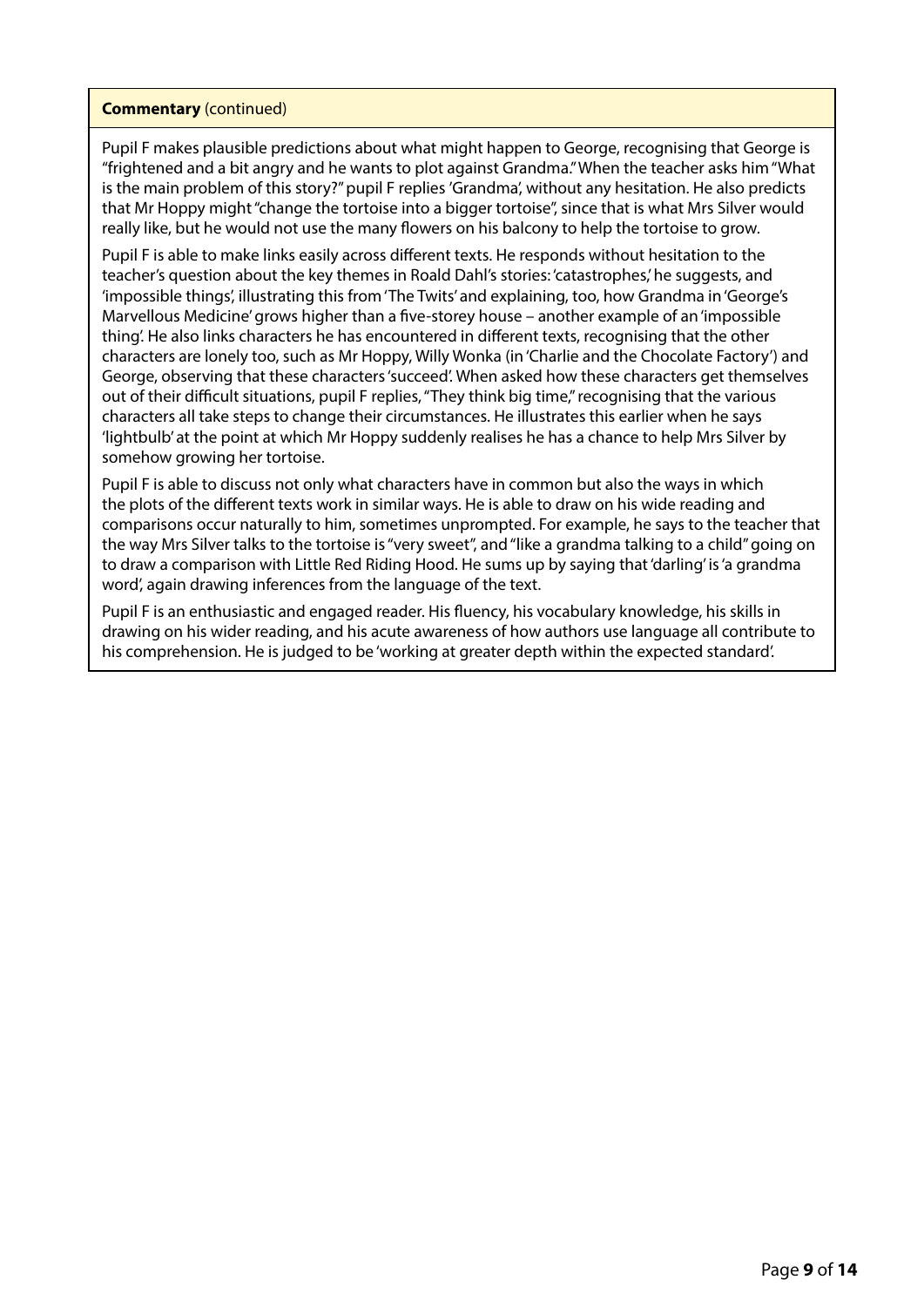## <span id="page-9-0"></span>**Exemplification: working at greater depth within the expected standard**

### **Pupil G**

## **Example** Pupil G reads from 'The Beginning of the Armadillos' from 'Just So Stories' by Rudyard Kipling. This book was chosen by the pupil and is familiar to her. The video can be found on [GOV.UK.](http://www.gov.uk/government/publications/ks1-english-reading-exemplification-working-at-greater-depth-within-the-expected-standard) 5 Pupil G achieved a scaled score above 100 in the KS1 English reading test. **Additional evidence**

None.

**Commentary**

Pupil G is working at greater depth within the expected standard.

#### **Word reading**

Pupil G's reading is quick and accurate. She checks that she is reading all the words in a sentence and that what she reads makes sense, re-reading when needed. Her confidence and fluency in reading the complicated sentences found in 'The Beginning of the Armadillos' indicate she is already a reader for whom decoding holds few barriers.

#### **Reading comprehension**

Pupil G is able to make inferences from the text, based on her reading. She appreciates the humour of how the story has been written and infers that Tortoise and Hedgehog have deliberately confused Jaguar so that they won't get eaten. She draws on her knowledge that Kipling wrote the stories for his children, (gained from her teacher earlier in their discussion) to infer he wrote the story in this way to make his children laugh.

She uses her understanding of language to work out the meaning of metaphors such as "you are making my spots ache". She infers that this means "making him so puzzled he doesn't know what to do or where to go."

Pupil G's excellent intonation and expression demonstrate both her comprehension of, and her engagement in, what she reads. For example, when Jaguar says, "But…how do I know that the other is Tortoise?" she slows down and emphasises 'other', to make it clear to her audience that Jaguar is debating his problem with himself after the encounter with Hedgehog. Her intonation demonstrates that she can maintain the sense of her reading through the complex sentences that are designed to confuse Jaguar, such as in, "Well, suppose you say that I said that she said something quite different, I don't see that it makes any difference." Without prompting, she describes it as "like a tongue-twister sentence."

She also follows the cues from the text to inform how she reads it, such as when Jaguar asks Tortoise to "say it again more distinctly", she reads the next line slowly and deliberately to reflect and emphasise Jaguar's request, demonstrating her understanding of the word 'distinctly' at the same time.

<sup>5</sup> [http://www.gov.uk/government/publications/ks1-english-reading-exemplification-working-at-greater-depth-within-the](http://www.gov.uk/government/publications/ks1-english-reading-exemplification-working-at-greater-dep)[expected-standard](http://www.gov.uk/government/publications/ks1-english-reading-exemplification-working-at-greater-dep)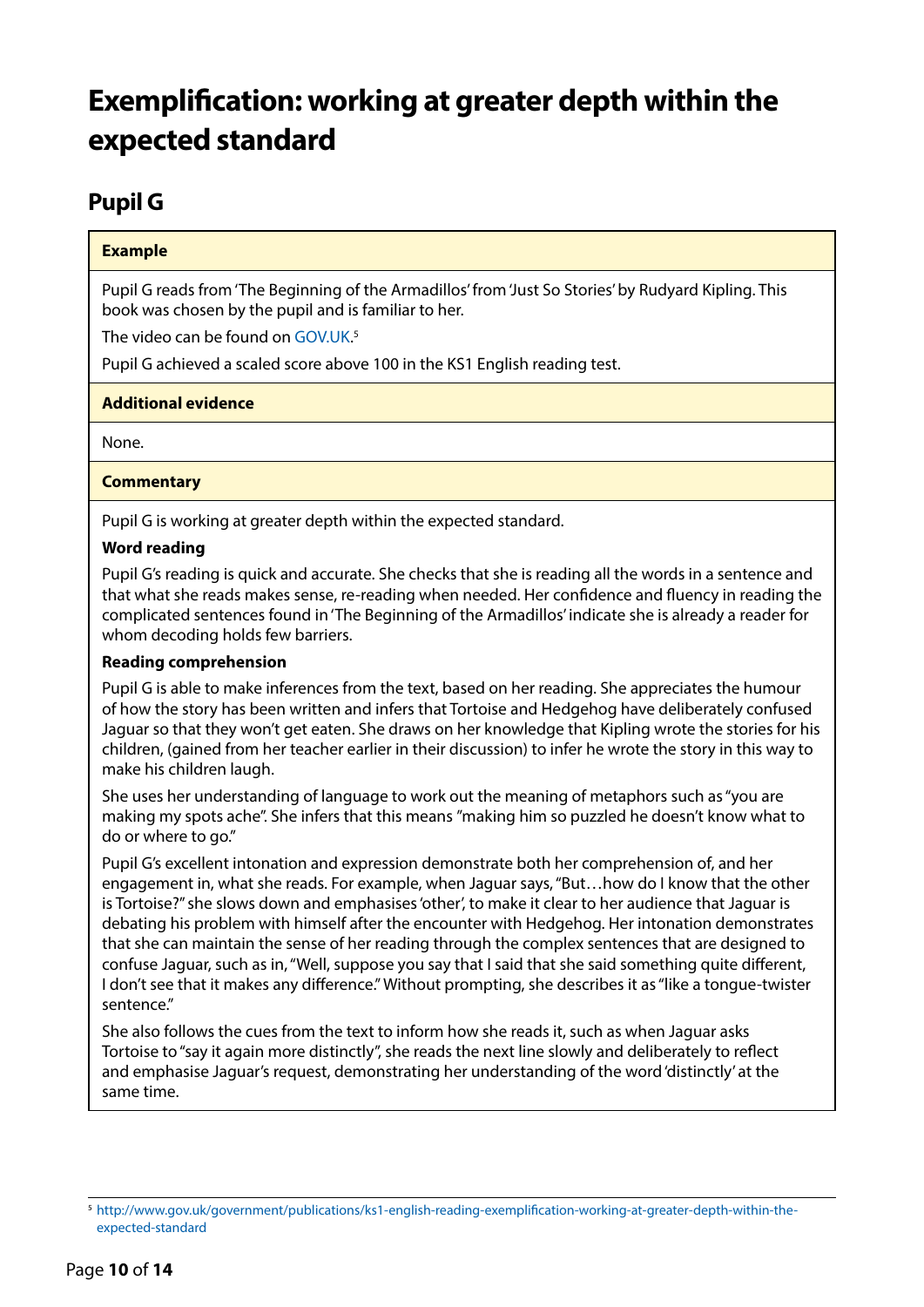**Commentary** (continued)

She uses punctuation to support how she reads aloud. For example, she takes account of commas and question marks in the sentence, "And so that was all right, Best Beloved. Do you see?" and suggests that the author has repeated these words to signal to the reader will understand what is happening as the story progresses.

More generally, her reading aloud of this story exemplifies her acute understanding of the relationship being created between the author and the reader. Her teacher has already explained Kipling's purpose to her, but pupil G's perceptive reading aloud shows how well she has understood this and is appreciating the ways in which Kipling achieves this, such as through repetition, metaphor, and the use of humour.

Pupil G makes plausible predictions about what will happen next, based on the story so far and the other 'Just So Stories' she has read. For instance, she predicts that Jaguar will go back to tell his mother about what has happened to him and that Hedgehog and Tortoise will change into "something quite different to what they were before." Although she knows what will happen, having read the story before, she is able to explain and support her prediction in the light of her understanding that the theme of the collection of stories is that the characters "all change."

She makes further links between this story and the other 'Just So Stories', drawing on themes and characters. Having identified that the characters all experience change, she goes on to make connections between their personalities and how they feel about the change, for example, that good things don't happen to grumpy characters. She draws the conclusion that Kipling was trying to tell his readers that "to get your own way, you have to be well-behaved."

Pupil G reads with confidence and engagement. She has chosen a challenging text, which she clearly comprehends and enjoys. Her fluency, awareness of how language is used, and her ability to draw on her wider awareness of books, all contribute to her understanding and enjoyment of what she reads. She is judged to be 'working at greater depth within the expected standard'.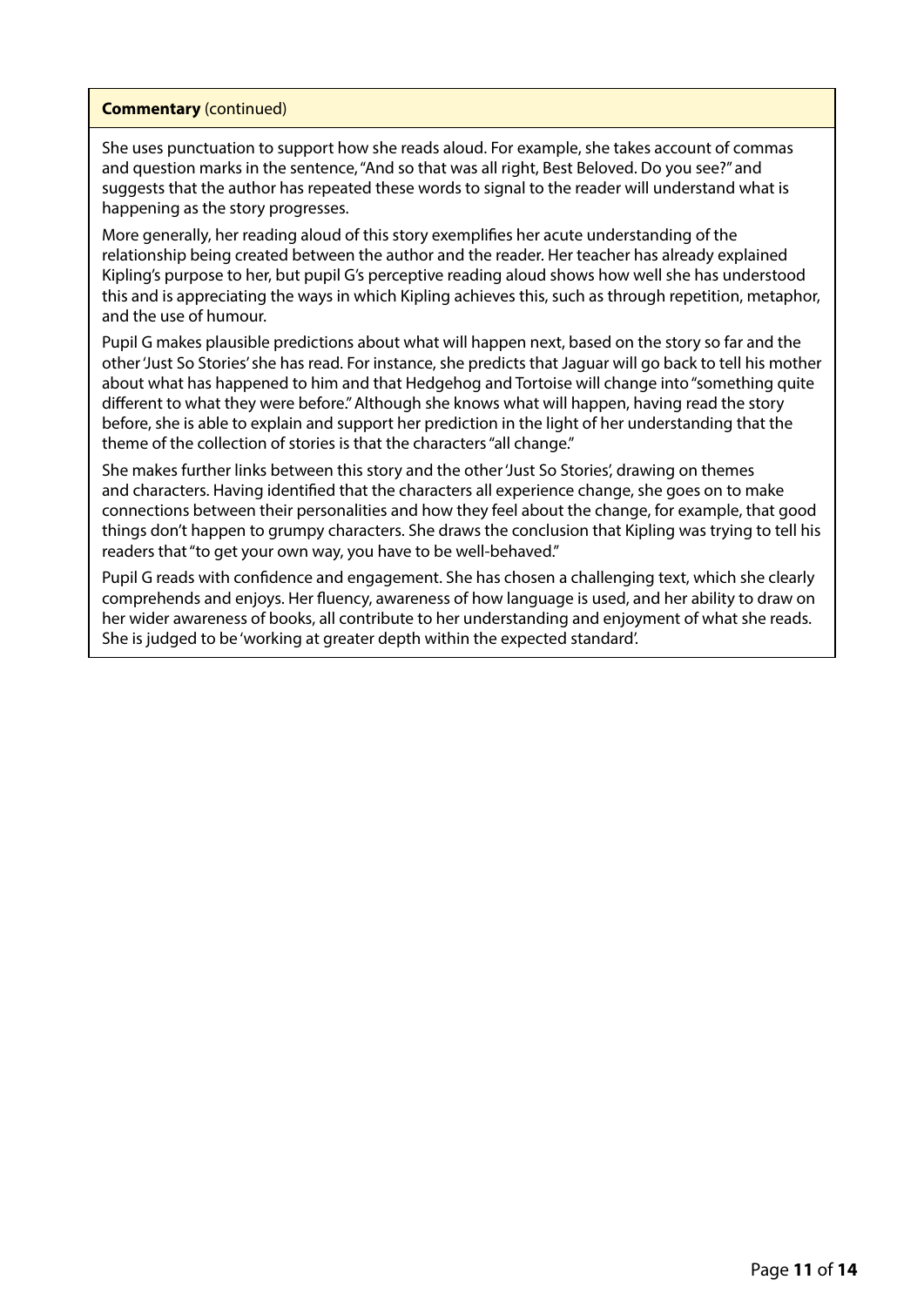## <span id="page-11-0"></span>**Exemplification: working at greater depth within the expected standard**

## **Pupil H**

| <b>Example</b>                                                                                                                                         |
|--------------------------------------------------------------------------------------------------------------------------------------------------------|
| Pupil H reads 'Harry Potter and the Goblet of Fire' by JK Rowling. This book was chosen by the pupil<br>and she begins reading from within chapter 23. |
| The video can be found on $GOV.UK.6$                                                                                                                   |
| Pupil H achieved a scaled score above 100 in the KS1 English reading test.                                                                             |
| <b>Additional evidence</b>                                                                                                                             |
| <b>None</b>                                                                                                                                            |
| <b>Commentary</b>                                                                                                                                      |

Pupil H is working at greater depth within the expected standard.

#### **Word reading**

Pupil H is a confident, accurate and fluent reader. In 'Harry Potter and the Goblet of Fire', she reads accurately all the words she encounters. For example, she reads 'international magical cooperation' without any hesitation. She uses her knowledge of phonics and morphology effectively to read challenging, unfamiliar words such as 'consignment' and 'Transylvanian'. For the latter, she tests out different pronunciations to match what she decodes to words she has read before. The notes and guidance for the years 3 and 4 programme of study for word reading say that when pupils are taught to read longer words, they should be supported to test out different pronunciations. This is what Pupil H is doing when she reads 'Transylvanian'.

The reading record notes longer words that pupil H has read, checking for sense when needed, such as 'pivotal', 'tentacles', 'amateur' and 'Cambridge'.

#### **Comprehension**

Pupil H's excellent intonation and expression reflect her comprehension of what she is reading, for example, at the start when she reads the word 'sneered' with appropriate scorn. She talks confidently and authoritatively about events that have gone before and links them more widely across the text, for example, when explaining what Viktor Krum was famous for.

Pupil H's grasp of inference is evident throughout the conversation with her teacher. Her expressive reading of "'You've got a funny way of showing it,' sneered Ron." indicates she has inferred how he is feeling, and this prompts the teacher's question about why Ron is so angry. Her response – that Viktor Krum might ask Hermione for detailed information about Harry – shows her understanding of what has happened earlier.

Pupil H is able to make plausible predictions, based on what she has read so far. For example, although she knows who actually wins the tournament ("I read the back of the film case," she confesses), she is able to explain in detail each of her 2 predictions: Viktor, because he is "always determined to do things" and Cedric because "he's got a lot of support from Hogwarts." She draws extensively from her knowledge of the characters within the text and applies this knowledge to make predictions.

<sup>6</sup> [http://www.gov.uk/government/publications/ks1-english-reading-exemplification-working-at-greater-depth-within-the](http://www.gov.uk/government/publications/ks1-english-reading-exemplification-working-at-greater-dep)[expected-standard](http://www.gov.uk/government/publications/ks1-english-reading-exemplification-working-at-greater-dep)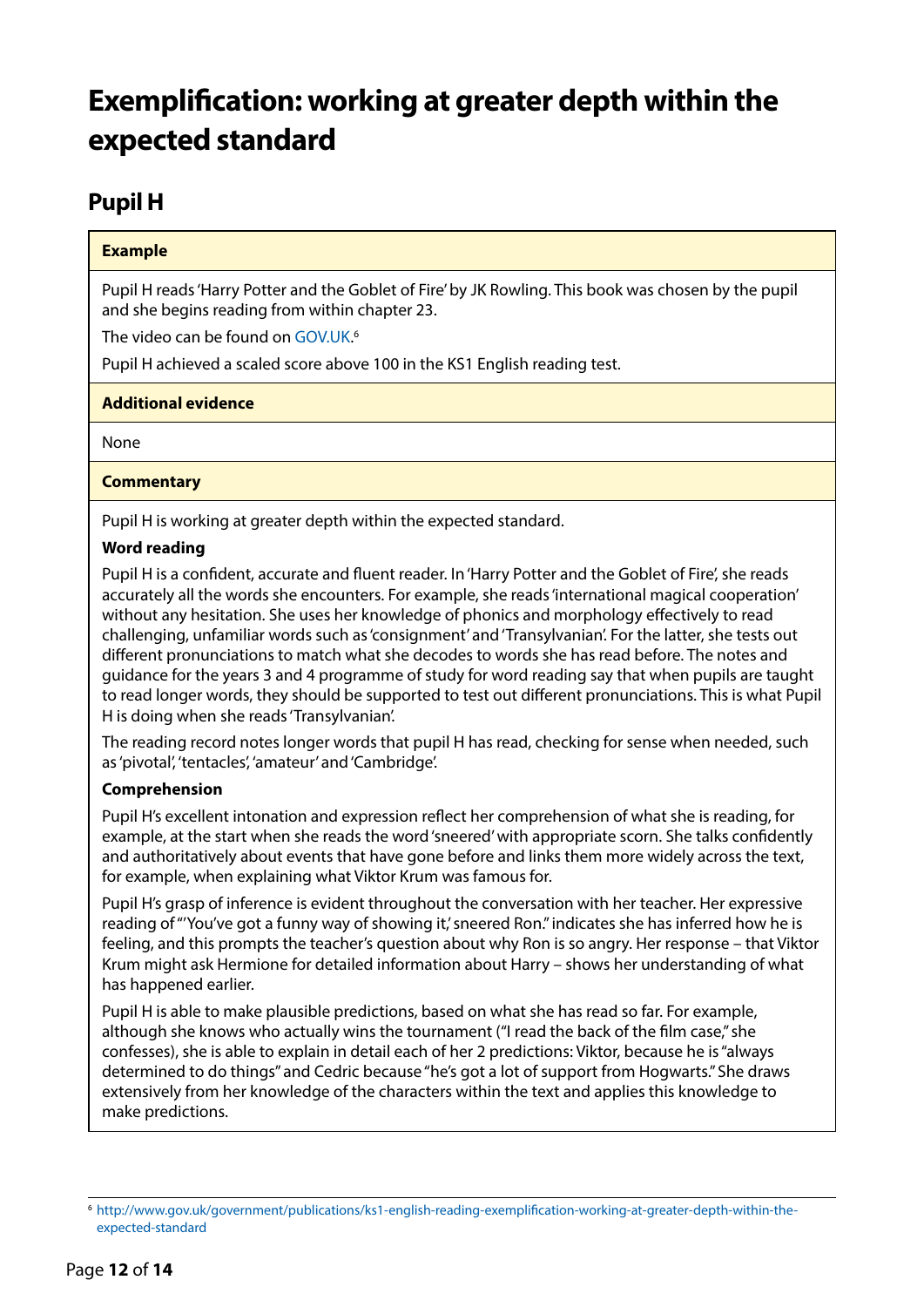**Commentary** (continued)

Pupil H makes links between this book and other books she has read, drawing on themes, characters and events to illustrate her comparisons. For example, she links this book thematically with other Harry Potter books, such as 'Harry Potter and the Philosopher's Stone', because in every story "he always learns new truths about his past." She also compares the book to what happened on Easter Sunday because "Jesus rose from the dead without turning into a zombie and Voldemort rose from the dead without turning into a zombie."

A noticeable feature of pupil H's reading is the breadth and depth of her vocabulary. It informs her quick and accurate comprehension and also allows her to work out the meaning of unknown words, such as 'vacated'. She reasons aloud to the teacher: ''Vacation. Isn't that a holiday? Well, would it (the meaning of 'vacated') be the seat that she left, because it's like going on holiday because you leave something to go on holiday?'' In this outstanding explanation, pupil H draws on morphology and her knowledge of other words to reach the meaning accurately. The programme of study for years 3 and 4 requires pupils to apply their growing knowledge of root words, prefixes and suffixes (etymology and morphology)… both to read aloud and to understand the meaning of new words they meet. This is precisely what pupil H does here.

Pupil H has chosen a challenging book for her independent reading. She clearly enjoys and understands it. For the reasons outlined, she is judged to be 'working at greater depth within the expected standard'.